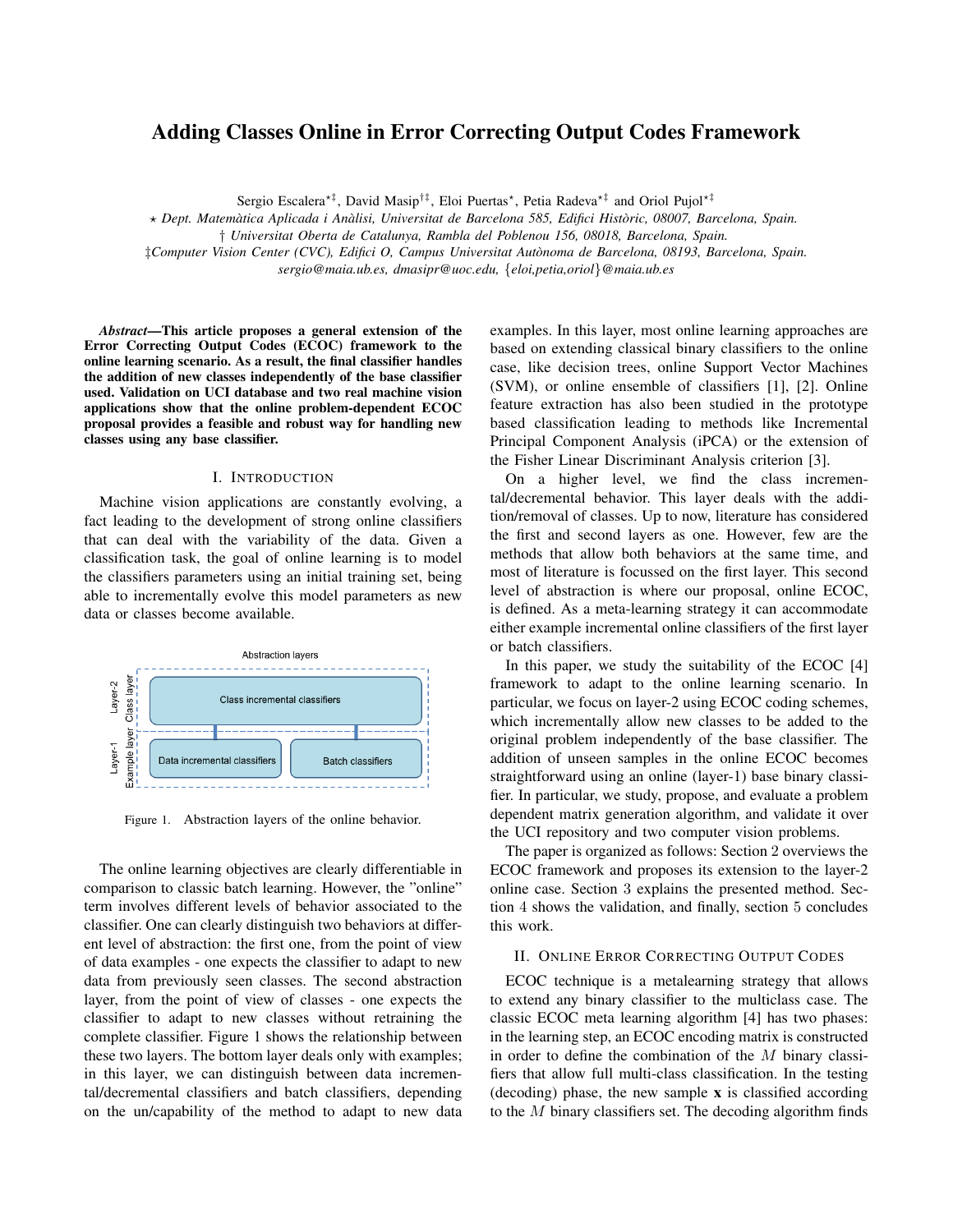the most suitable class label for the test sample using the output of this binary set of classifiers.

Briefly, given a set of  $N$  training samples  $X =$  $\{x_1, \ldots, x_N\}$ , where each  $x_i$  belongs to the class  $C_i \in$  ${C_1, \ldots, C_K}$ , an ECOC encoding consists on constructing *M* binary problems (called dichotomizers,  $h_j$ ) from the original *K* classes. At each dichotomizer, the class set is split into the binary classes  $\{+1, -1\}$ , forming a  $K \times M$ encoding ECOC matrix **T**. When a new sample must be classified, the outputs of the dichotomizers (columns of the matrix **T**) are used to construct the codeword that is compared with each row of the matrix T. The class with the minimum distance is selected as the classifier output. In this binary grouping setting, the total number of possible splits is  $2^{K-1} - 1$ , being the efficient construction of the ECOC matrix **T** the key issue in the training step. The encoding step was extended by Alwein et al [5] to include a new symbol - symbol 0 - so that, a class can be omitted in the training of a particular dichotomizer. Classical multi-class classification strategies, such as the one-vs-all or one-vsone (when ternary representations are used) can be easily represented as an ECOC matrix. Nevertheless, more sophisticated problem dependent encodings have been shown to outperform classical approaches [6], without a significant increment of the codeword length.

Possible decoding strategies are the Hamming distance between the output of the dichotomizers on the new test sample and each codeword (row) of the encoding matrix as well as Euclidean decoding, Probabilistic decoding or Lossbased decoding.

The recent Weighted decoding [6] has shown to be generally better than most of the state of the art decoding measures. The weighting methodology is designed to fulfill two properties that allow a better behavior of the binary and ternary decoding, being able to decode matrices with any sparseness degree.

### III. ONLINE ECOC CODING

The new class addition in the ECOC matrix reshapes it in two ways: First, a new code must be defined for the new class. Second, new dichotomies could be needed to discriminate the new class. Additionally, any knowledge in the ECOC matrix should be preserved, i.e. it is undesirable to retrain previously learnt dichotomizers. In this section, we propose a problem dependent method to extend online the ECOC matrix to consider the addition of new classes.

## *A. General dependent online ECOC (PDo)*

Traditionally, the grouping properties of the encoding matrix **T** are predefined at design time. The input  $K \times M$ encoding ECOC matrix **T**, where each  $T(i, j) \in \{+1, -1\}$ represents the binary metaclass membership of the class  $i$  in the dichotomizer  $j$ , can be statically extended with a new dichotomizer  $h_{M+1}$  and a new codeword  $C_{K+1}$ . Nevertheless, it seems that more efficient grouping decisions could be performed when the specific nature of the problem is taken into account. A problem dependent approach can select the proper values of  $T(i, j)$  using a data driven criterion, such as the training error on a validation subset. We take advantage of the weighted decoding, which allows to take into account the metaclass relative accuracy (*r*-value), defined as follows:

Definition: The metaclass relative accuracy (*r*-value) of class *k* on the set *S* given the definition of the metaclasses  $\rho$  is defined as follows,

$$
r_k(S, \rho, i) = \frac{\text{\#elements of class } k \text{ classified as metaclass } i \text{ in the set } S}{\text{\#elements belonging to class } k \text{ in the set } S}, \quad (1)
$$

where  $\rho$  defines classes belonging to metaclasses.

The PDo coding is built in three steps: (formulated in Algorithm 1):

- 1) *Vertical extension:* This step consists of creating a new codeword for the new class. In Fig.2, the first step tests dichotomizers  $(h_1, h_2, h_3)$  with the samples of the new class, assuming that they belong to the metaclasses *{*+1*, −*1*}*. The metaclass value with higher *r*-value is assigned to the new code. In the example, the new code corresponds to *{−*1*,* 0*,* +1*}*. As the *r*-value obtained for the new class by  $h_2$  is not higher than  $\epsilon$ , the result of the dichotomizer is not considered in the decoding.
- 2) *Base horizontal extension:* A new dichotomizer specialized on the new class is included. In Fig.2, the second step sets class 5 to +1 and the rest to *−*1. The *r*-value for each class must be stored in the weighting matrix *W*.
- 3) *Problem-dependent horizontal refinement:* This step proposes an *r*-value driven variable codeword expansion. In Fig.2,  $C_2$  is the class with the highest error in the confusion vector for the new class. We set the value corresponding to that class to  $0$  in  $h_4$  and create a new dichotomizer specialized on distinguishing  $C_2$ from  $C_5$ .

Note that we get independence of the base classifier.

## IV. RESULTS

First, we discuss the data, methods, measurements, and experimental settings of the experiments.

*• Data*: We use eleven multi-class data sets from the UCI Machine Learning Repository database [7]. Then, we apply the online classification methodology in a 36-class computer vision Mobile Mapping System [8] and a 30-class problem from the ARFaces [9] data set.

*• Methods*: We test the multi-class OSU implementation of RBF-Support Vector Machines as batch classifier. In the case of the online classifiers, we compare the *iLDA* with one-nearest neighbor classifier and our ECOC online methodology with and without online base classifiers: *PDo* and the batch *PDo*. The different classifiers parameters are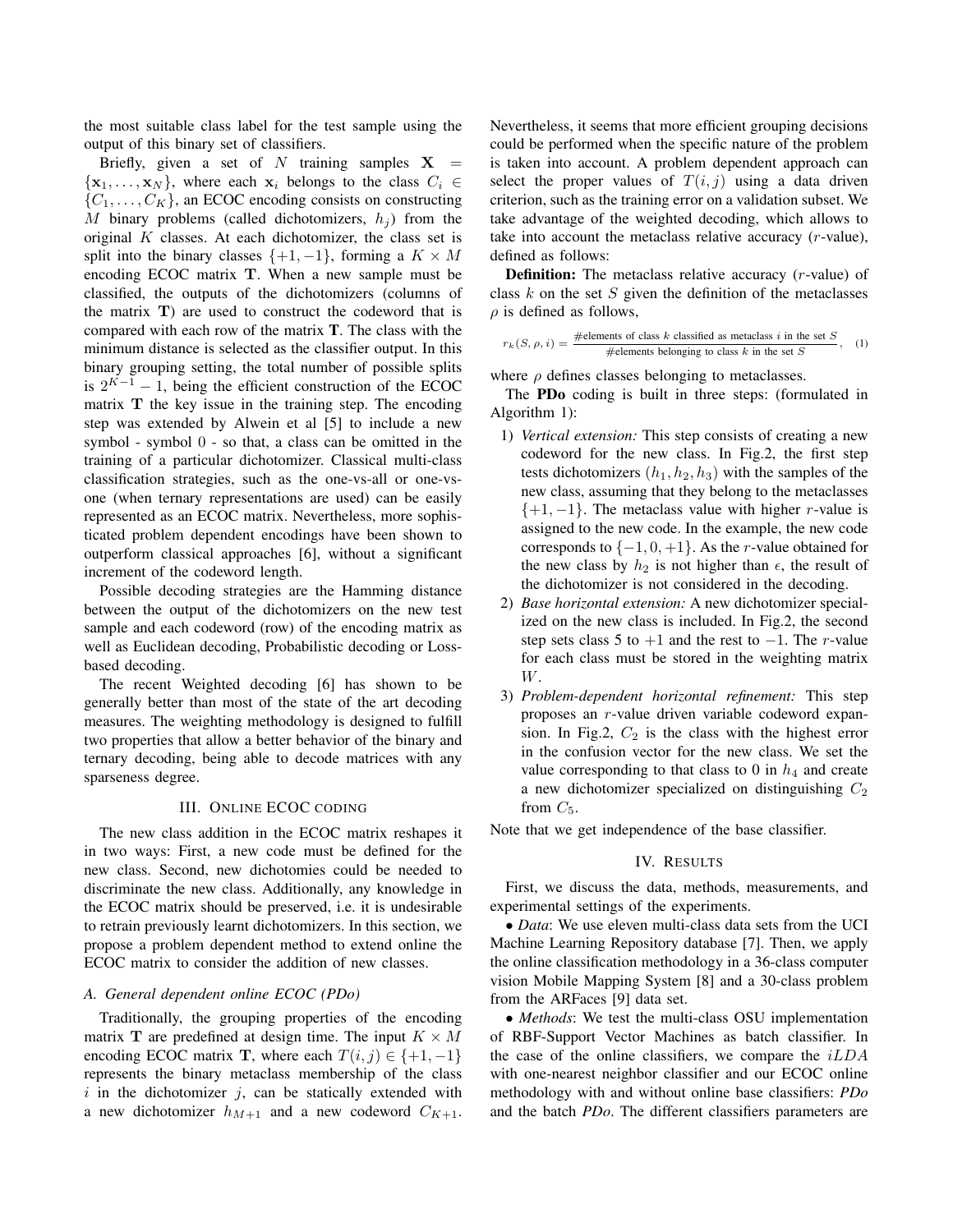**Input:** Set of data points  $S = \{(x_i, C_i) | x_i \in \mathbf{X} \land C_i \in \mathbf{C}\}\$  divided in a training set  $S_t \subset S$  and a validation set  $S_v \subset S$  so that,  $S_t \cup S_v = S$  and  $S_t \cap S_v = \emptyset$ **Input:** ECOC matrix *T* of size  $K \times M$ **Input:** Set of new training instances  $S_o = \{x_{N+1}, \ldots, x_{N+U}\}\$  from a new class  $\mathcal{C}_{K+1}$ Input: Parameters *ϵ* and *α* **Output:** Expanded ECOC matrix  $\tilde{T}$ 

begin step 1: *Vertical expansion*

foreach *column/dichotomy*  $j \in \{1, ..., M\}$  do /\* Find the weight associated to that class for dichotomy *j* as the maximum metaclass relative accuracy for all possible codes \*/  $W(K + 1, j) = max(\alpha r_{K+1}(S_t, T(\cdot, j), l) + (1 - j)$ *α*)*rK*+1(*Sv, T*(*·, j*)*, l*)) *∀l ∈ {*1*, −*1*}* if  $W(K + 1, j) < \epsilon$  then  $W(K + 1, j) = 0; \tilde{T}(K + 1, j) = 0$ else /\* Fill the ECOC matrix with the code value that maximized the weight \*/  $\tilde{T}(K+1,j) = argmax_l(\alpha r_{K+1}(S_t, T(\cdot, j), l) + (1 - \alpha r_{K+1}(S_t, T(\cdot, j), l))$  $\alpha$ ) $r_{K+1}(S_v, T(\cdot, j), l))$   $\forall l \in \{1, -1\}$ 

end

begin step 2: *Base horizontal expansion*

 $\tilde{T}(K+1, M+1) = -1$ *T*(*j*, *M* + 1) = 1  $\forall j \in \{1...K\}$  $w(K+1, M+1) =$  $\alpha r_{K+1}(S_t, T(\cdot, M+1), -1) + (1-\alpha)r_{K+1}(S_v, T(\cdot, M+1), -1)$ end

begin step 3: *Problem dependent horizontal expansion*

```
\text{while} \ \ w(K+1,M+1) \leq \epsilon \quad \text{and} \quad |\{\tilde{T}(j,M+1)=1, \quad \forall j \in \mathbb{Z}\}|K}}| > 1 do
             Calculate the confusion vector with respect to class C_{K+1}Select the class Ce with maximum error
             \tilde{T}(e, M + 1) = 0Add a new column at position s = length(\tilde{T}) + 1 so that,
             \tilde{T}(i,s)J
                             \begin{bmatrix} 0 \end{bmatrix}1 j = e-1 j = K + 1
                                            0 otherwise
             Find the new weights according to the new dichotomy definitions
             w(j, M + 1) = \alpha r_j (S_t, T(\cdot, M + 1), T(j, M + 1)) + (1 - \alpha) r_j (S_v, T(\cdot, M + 1), T(j, M + 1)) and
             w(j, s) = \alpha r_j(S_t, T(\cdot, s), T(j, s)) + (1 - \alpha^2)\alpha)r<sub>j</sub> (S<sub>v</sub>, T(·, s), T(j, s)) ∀j \in {1. . . K + 1}
end
```


tuned via cross-validation of the training set. All online multi-class experiments are solved by considering an initial 2-class problem and progressively increasing the number of classes by one.

*• Measurements*: We apply stratified ten-fold crossvalidation and test for the confidence interval with a twotailed t-test. We also use the Friedman and Nemenyi tests to look for significant statistical differences between the methods' performances [10].

#### *A. Validation over UCI data sets*

The average accuracy and rankings are shown in table I. The asterisks mark the best performance and the values in bold correspond to the methods which fall within the 95% confidence interval of the best result. The rankings are obtained estimating each relative rank  $r_i^j$  for each data set *i* and each classification strategy *j*, and computing the mean ranking *R* for each classifier as  $R_j = \frac{1}{J} \sum_i r_i^j$ , where *J* is the total number of data sets. For comparison



Figure 2. Problem-Dependent Online strategy. White, black, and grey regions are coded by +1, -1, and 0, respectively.

Table I UCI CLASSIFICATION RESULTS.

| DB          | <b>iLDA</b>    | P <sub>D</sub> o | batch PDo      | <b>SVM</b> |
|-------------|----------------|------------------|----------------|------------|
| Balance     | 0.84(0.03)     | $0.97(0.02)$ *   | $0.97(0.02)$ * | 0.97(0.02) |
| Wine        | $0.74(0.06)$ * | 0.65(0.05)       | 0.64(0.04)     | 0.61(0.04) |
| Thyroid     | 0.72(0.03)     | $0.96(0.03)$ *   | $0.96(0.03)$ * | 0.95(0.03) |
| <b>IRIS</b> | $0.97(0.03)$ * | 0.95(0.04)       | 0.95(0.04)     | 0.97(0.04) |
| Glass       | $0.53(0.08)$ * | 0.50(0.04)       | 0.49(0.04)     | 0.46(0.04) |
| Ecoli       | 0.82(0.04)     | 0.84(0.03)       | 0.86(0.02)     | 0.85(0.02) |
| Yeast       | 0.52(0.02)     | 0.58(0.03)       | 0.57(0.03)     | 0.59(0.02) |
| Vowel       | $0.74(0.04)$ * | 0.54(0.05)       | 0.50(0.03)     | 0.53(0.04) |
| Derma.      | 0.88(0.03)     | $0.96(0.01)$ *   | $0.96(0.01)$ * | 0.96(0.01) |
| Vehicle     | 0.38(0.04)     | $0.73(0.02)$ *   | $0.73(0.03)$ * | 0.72(0.02) |
| Segmen.     | 0.60(0.01)     | $0.95(0.02)$ *   | 0.91(0.03)     | 0.95(0.02) |
| Rank        | 2.73           | 1.63             | 2.00           |            |

purposes, the last column in the table shows the SVM results trained as a multi-class off-line classifier and it is not used in the computation of the ranking and confidence interval. Notice that the best online method is the *P Do*, followed by the batch*P Do*. In addition, we test for statistical significance applying the Nemenyi test [10], founding the *P Do* statistically outperform iLDA.

*1) Traffic sign categorization:* For this first computer vision experiment, we use the video sequences obtained from the Mobile Mapping System of [8] to test the online ECOC methodology on a real traffic sign categorization problem. A set of 36 circular and triangular traffic sign classes are obtained (Fig. 3). The data set contains a total of 3481 samples of size 32*×*32, filtered using the Weickert anisotropic filter, masked to exclude the background pixels, and equalized to prevent the effects of illumination changes. These feature vectors are then projected into a 100 feature vector by means of PCA [11].

The classification results of the traffic sign data sets are shown in table II. The ranks are computed taking into account each iteration of the 10-fold evaluation as a different experiment. On can see that the *P Do* approach outperforms the results of the rest of strategies, and obtains comparable results to the off-line SVM.

In order to analyze if the difference between methods ranks is statistically significant, we applied the Friedman